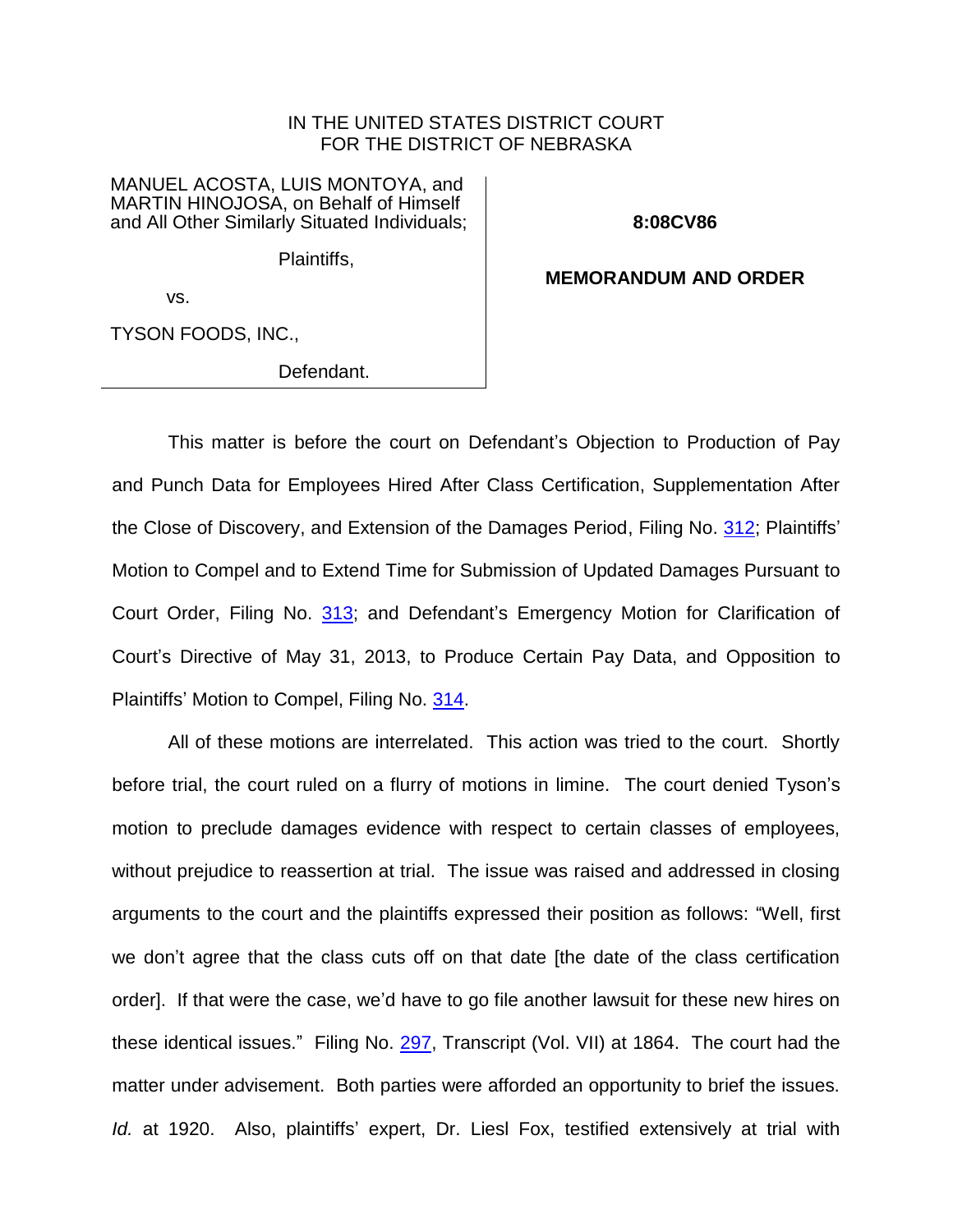respect to her ability to revise her calculations with different variables from payroll data, and was specifically asked about including or removing class members based on date of hire. Filing No. [293,](https://ecf.ned.uscourts.gov/doc1/11312714060) Transcript (Vol. III) at 699. Defendant's expert, Dr. Peter Nickerson, was also questioned about calculations of backpay for employees hired after March 30, 2011. *Id.* at 753; Ex. 612. Any contention of unfair surprise by Tyson is disingenuous. It was clearly contemplated by the parties and the court that backpay damages could be recalculated in accordance with the court's findings. Filing No. [297,](https://ecf.ned.uscourts.gov/doc1/11312714084) Transcript (Vol. VII) at 1865.

After trial, the court ruled on the class definition issue as part of its Findings of Fact and Conclusions of Law. Filing No. [311,](https://ecf.ned.uscourts.gov/doc1/11312795890) Findings of Fact and Conclusions of Law at 5, 49. The court essentially adopted the plaintiffs' position and found "the appropriate remedy in this class action is a backpay award to all employees who were paid on 'gang time' up to the date of judgment." *Id.* at 5.

Tyson seeks clarification of that ruling, proposing that the court must have been referring to the 112 new hires that were the subject of its earlier motion in limine and not to "all employees who were paid on 'gang time' up to the date of judgment." Filing No. [314,](https://ecf.ned.uscourts.gov/doc1/11312805750) Defendant's Motion for Clarification at 3. To clarify, the court meant what it said: the class includes all Tyson employees who are paid on "gang time" up to May 31, 2013. *See id.* "All employees" would necessarily include the 112 new hires that were the subject of the defendant's motion as well as any other employees hired in the interim. Despite the apparent confusion, the court finds its order is straightforward. The rationale for inclusion of the 112 new hires would apply equally to later-hired employees and Tyson's arguments to the contrary lack merit. Further, the court addressed notice and opt-out issues in its order. *Id.* at 4.

2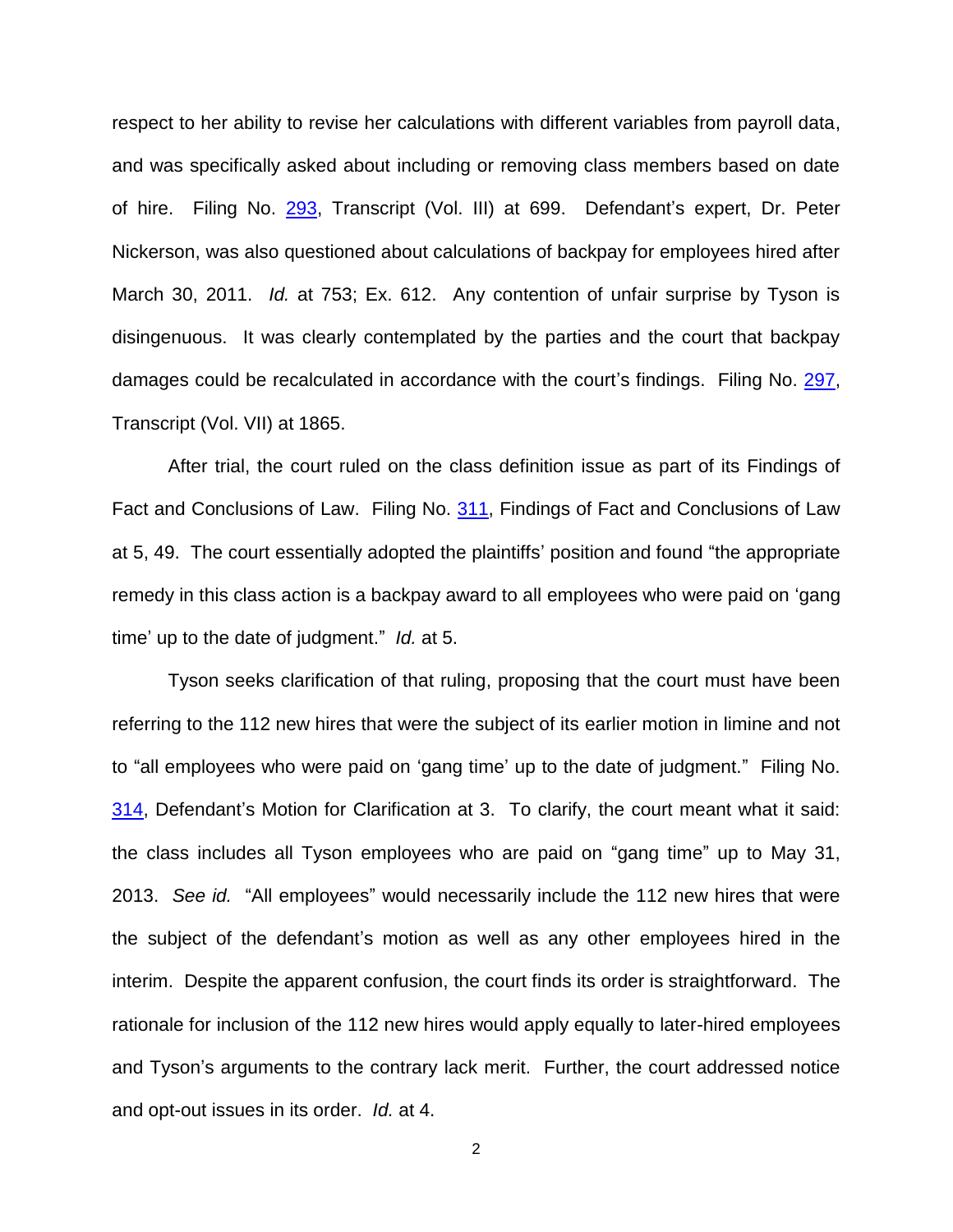Tyson's objection to the court's class certification ruling is based on the assertion that the plaintiffs never sought such relief and Tyson had not been afforded an opportunity to address it. Calling the court's Findings and Conclusions "tentative," Tyson argues that the court's finding on class definition is dicta "because the Plaintiffs did not request such relief either before trial or in their post-trial proposed findings and the Court did not include it in its 'Order' at pages 49-50." Filing No. [314,](https://ecf.ned.uscourts.gov/doc1/11312805750) Defendant's Emergency Motion at 2, 6. As noted above, the plaintiffs expressed their position at trial and the defendant had every opportunity to argue against the plaintiffs' position. As the finder of fact, the court's findings are not limited to those proposed by the parties; the court's findings are based on the evidence presented at trial. Also, Tyson's reliance on the court's purported findings in the related *Gomez v. Tyson* case, No. 8:08CV21, are misplaced since the court has not yet addressed damages issues in the case or entered judgment.<sup>1</sup> Accordingly, the court finds there is no merit to Tyson's objection to the court's Findings of Fact and Conclusions of Law and the objection should be overruled.

The plaintiffs move to compel production of the payroll data for employees hired by Tyson after September 24, 2011, and for an extension of time in which to produce its calculations based on that data. As noted, the court has rejected Tyson's arguments. Tyson represents that it has produced data for the 112 employees included in Dr. Fox's damages calculations who were hired after March 30, 2011, and for all of the other original class members through May 31, 2013. Filing No. [314,](https://ecf.ned.uscourts.gov/doc1/11312805750) Motion for Clarification at

 $\overline{a}$ 

<sup>1</sup> Notably, the parties briefed and addressed the identical issue in *Gomez*, No. 8:08CV21, Filing Nos. 253, plaintiffs' motion to compel, and 263, defendant's response; and the plaintiffs' objection to the magistrate judge's ruling on class definition and alternative motion to amend the class definition remains pending in that case. *See Gomez v. Tyson*, No. 8:08CV21, Filing No. 338. Contrary to Tyson's assertions, no ruling on class definition has been made in that case. Tyson mischaracterizes the posture of the class definition issue in *Gomez*, implying that it has been resolved in Tyson's favor, when that is clearly not the case.